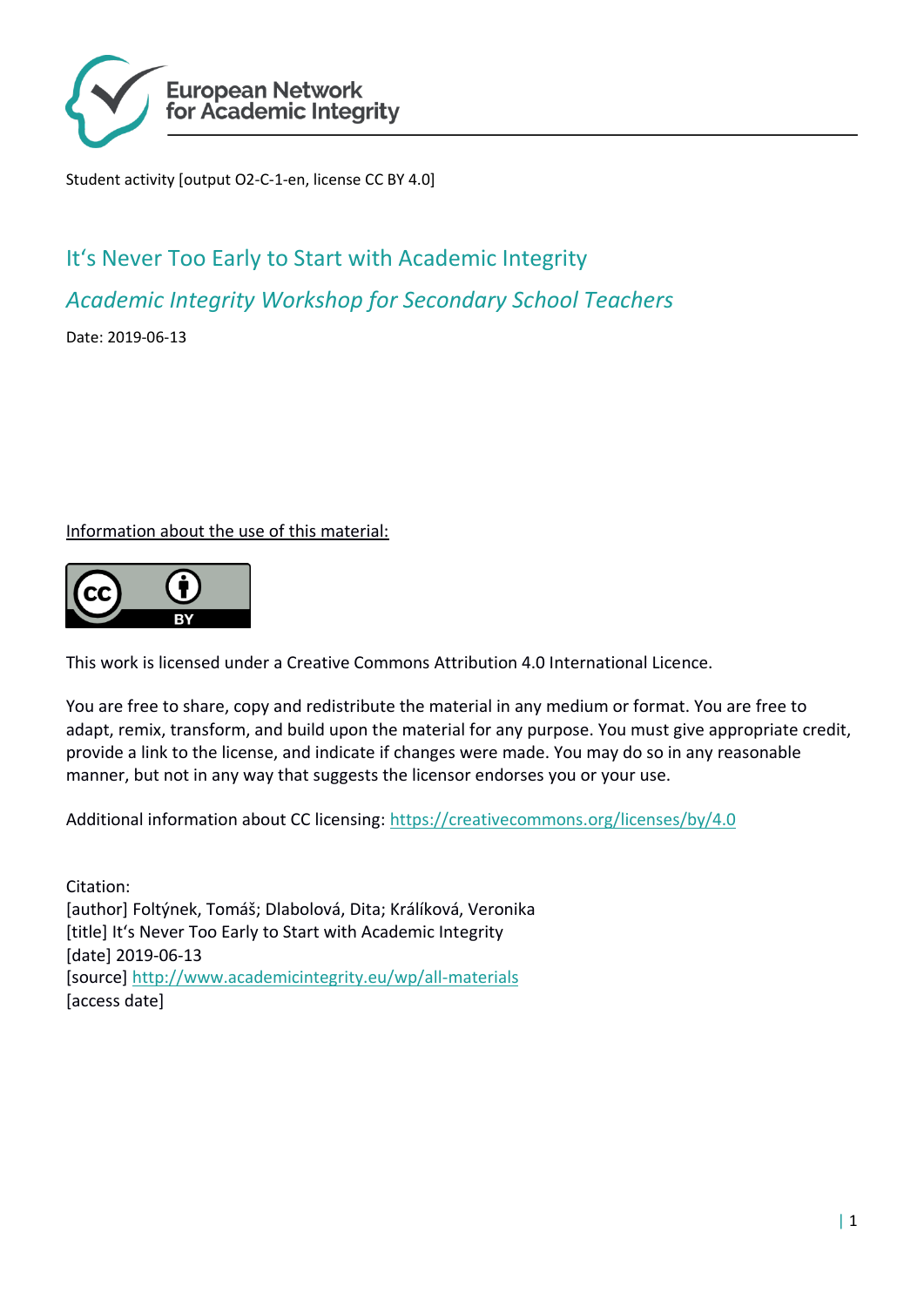

## It's Never Too Early to Start with Academic Integrity: *Academic Integrity Workshop for Secondary School Teachers*

*Workshop outline*

**Note:** the workshop is also available in a form of a [webinar "Integrity as a classroom"](http://www.academicintegrity.eu/wp/materials/integrity-in-classroom/).

#### 1. Plagiarism and academic integrity

- **Objectives:**
	- Clarify the terms "plagiarism" and "academic integrity".
	- Discuss the borderline of plagiarism over specific examples.
- **Approximate duration:** 60 minutes
- **Materials:** 
	- Presentation: [Where is the borderline of plagiarism?](http://www.academicintegrity.eu/wp/materials/where-is-the-borderline-of-plagiarism/)
	- Working paper: [Where is the borderline of plagiarism?](http://www.academicintegrity.eu/wp/materials/where-is-the-borderline-between-poor-academic-practice-and-plagiarism/) print as handouts for the students
	- Suggested: white-board or flipchart to write down the results from the discussion over the examples of plagiarism.

### 2. Copyright in teacher's work

- **Objectives:** 
	- Use correctly sources created by other authors.
	- Easily share your work with the other people and protect your rights.
	- Understand the Creative Commons licenses and know how to use them.
- **Approximate duration:** 30 minutes
- **Materials:** 
	- Presentation: [Copyright in teacher's work](http://www.academicintegrity.eu/wp/materials/copyright-in-teachers-work/)
	- Suggested: browser with the page<https://creativecommons.org/choose> projected to the audience, to show the use of Creative Commons for own work.

### 3. Contract cheating

- **Objectives:**
	- Understand what is contract cheating and its prevalence.
	- Know tips how to detect it.
	- Know tips how to prevent it.
	- **Approximate duration:** 60 minutes
- **Materials:** 
	- Presentation: [Contract cheating](http://www.academicintegrity.eu/wp/materials/how-to-deal-with-contract-cheating/)